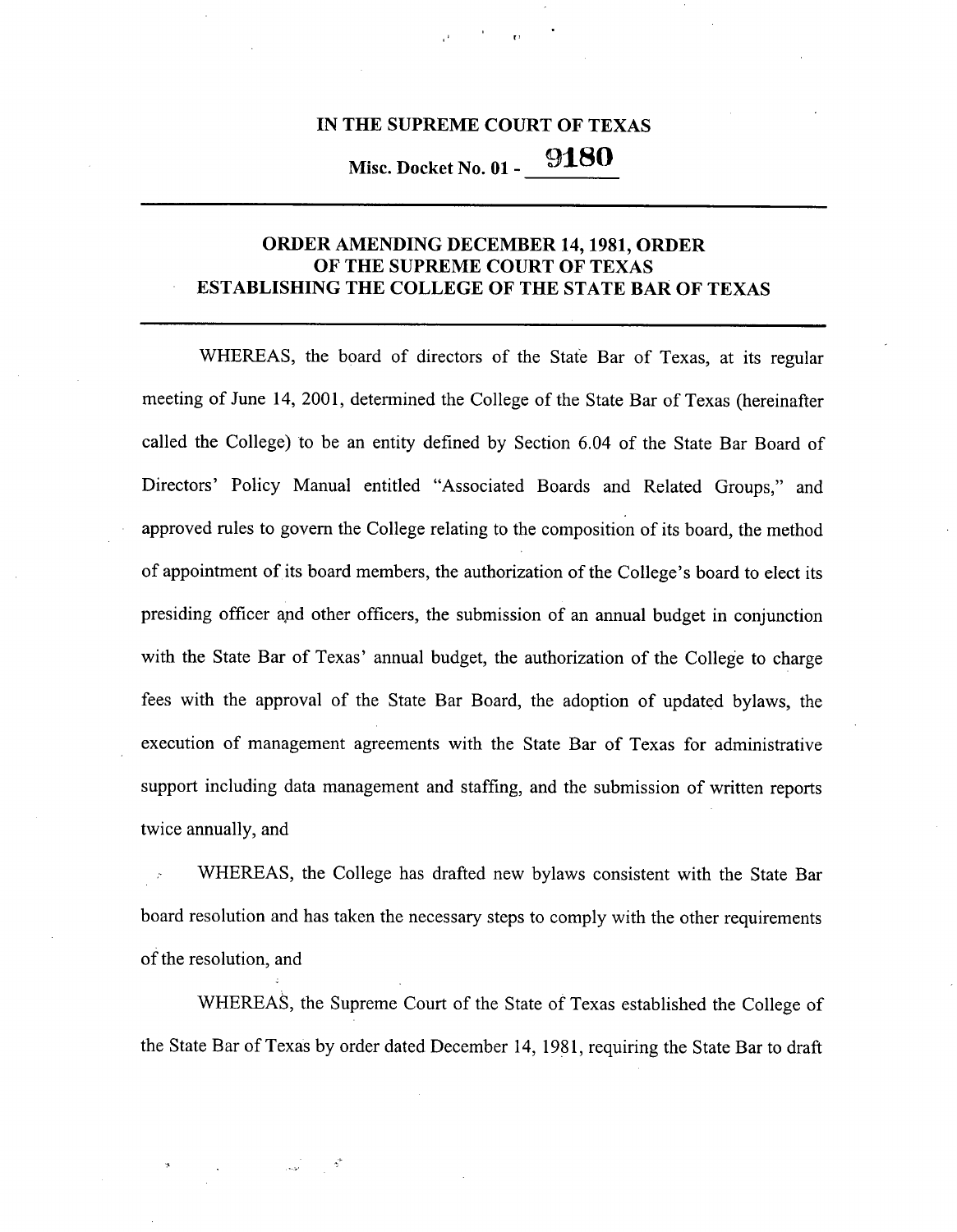rules for the administration of the College and setting out the criteria for membership, and

 $\mathcal{L}_{\mathbf{z}}$  and the contract of  $\mathcal{L}_{\mathbf{z}}$ 

WHEREAS, the board of directors of the College assembled pursuant to the State Bar board resolution on June 15, 2001, has unanimously adopted a new mission statement for the College the text of which is as follows:

The purpose of the College of the State Bar of Texas is:

- 1. to recognize and encourage lawyers who maintain and enhance their professional skills and the quality of their service to the public by significant voluntary participation in legal education;
- 2. to promote among members of the State Bar and the general public the educational and public purposes of the College and its members;
- 3. to recognize and encourage outstanding service to the legal profession and the public; and
- 4. to sponsor or otherwise assist in educational activities of significant merit and widespread relevance and applicability to the legal profession; and

WHEREAS, the board of the College, with the intention of seeking taxdeductible donations in support of the above purposes, seeks to incorporate the College under the Texas Non-Profit Corporation Act exclusively for such charitable and educational purposes as may qualify it as an organization described in Section 501 (c) (3) of the Internal Revenue Code of 1986, as amended.

Therefore, pursuant to the authority conferred on the Supreme Court by Texas Constitution, Article V, Section 31, and by Texas Government Code Section 81.011, as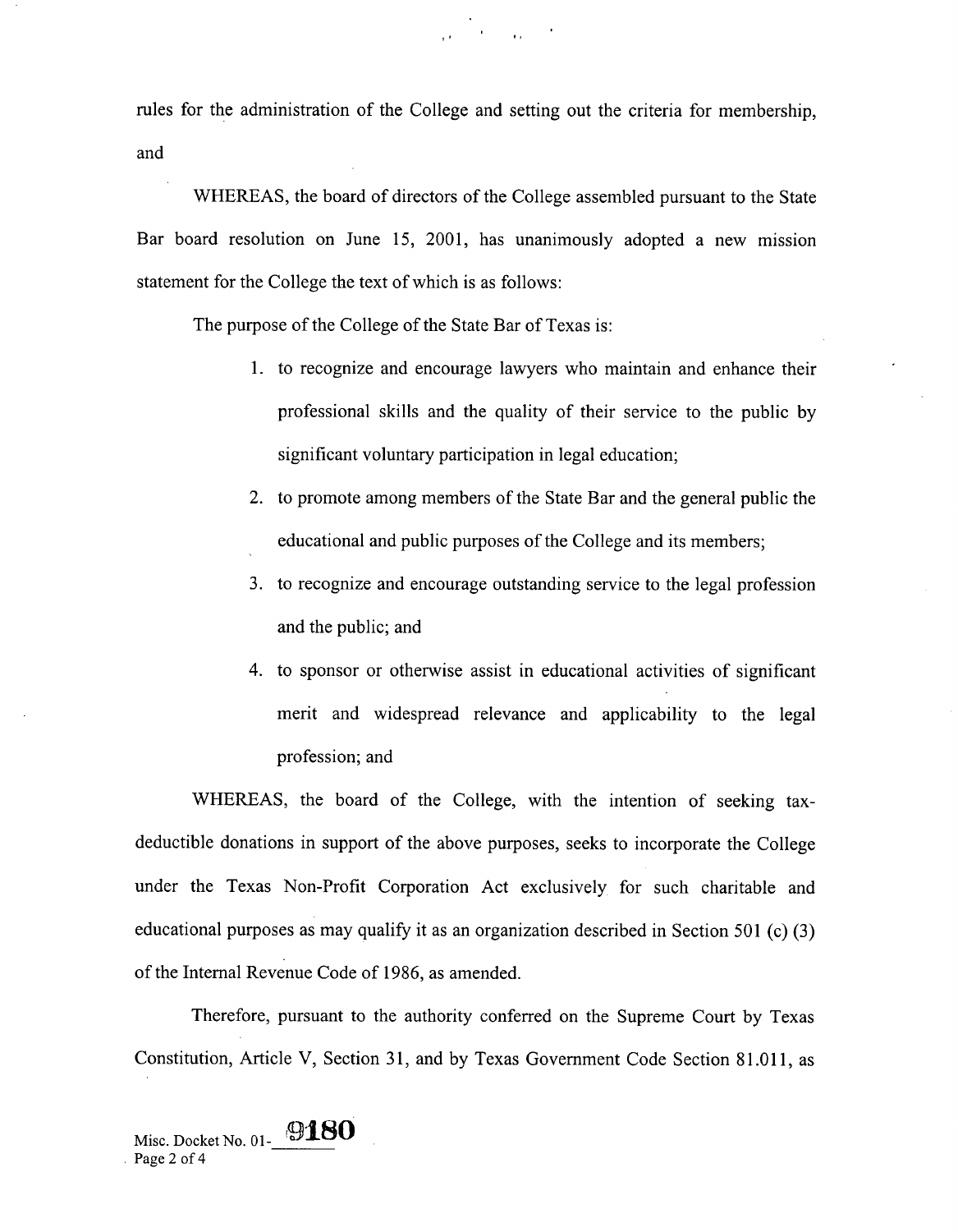well as the inherent powers of this Court to regulate the practice of law, it is Ordered that the Order of this Court of December 14, 1981, is amended, that the College of the State Bar of Texas is established for the purposes enumerated above, and that the College is directed to pursue incorporation under the Texas Non-Profit Corporation Act in furtherance of purposes not inconsistent with this Order.

It is further ORDERED that this amendment to the order of this Court dated December 14, 1981, will be effective on and after January 1, 2002.

SIGNED this  $25 - 4$  day of October 2001.

Thomas R. Phillips, Chief Justice

Nathan L. Hecht, Justice

 $\mathcal{Z}$ Craig T. Enoch, Justice  $\sigma$ 

Priscilla R. Owen, Justice

Jame **A.** Baker, Justice

Deborah G. Hankinson, Justice

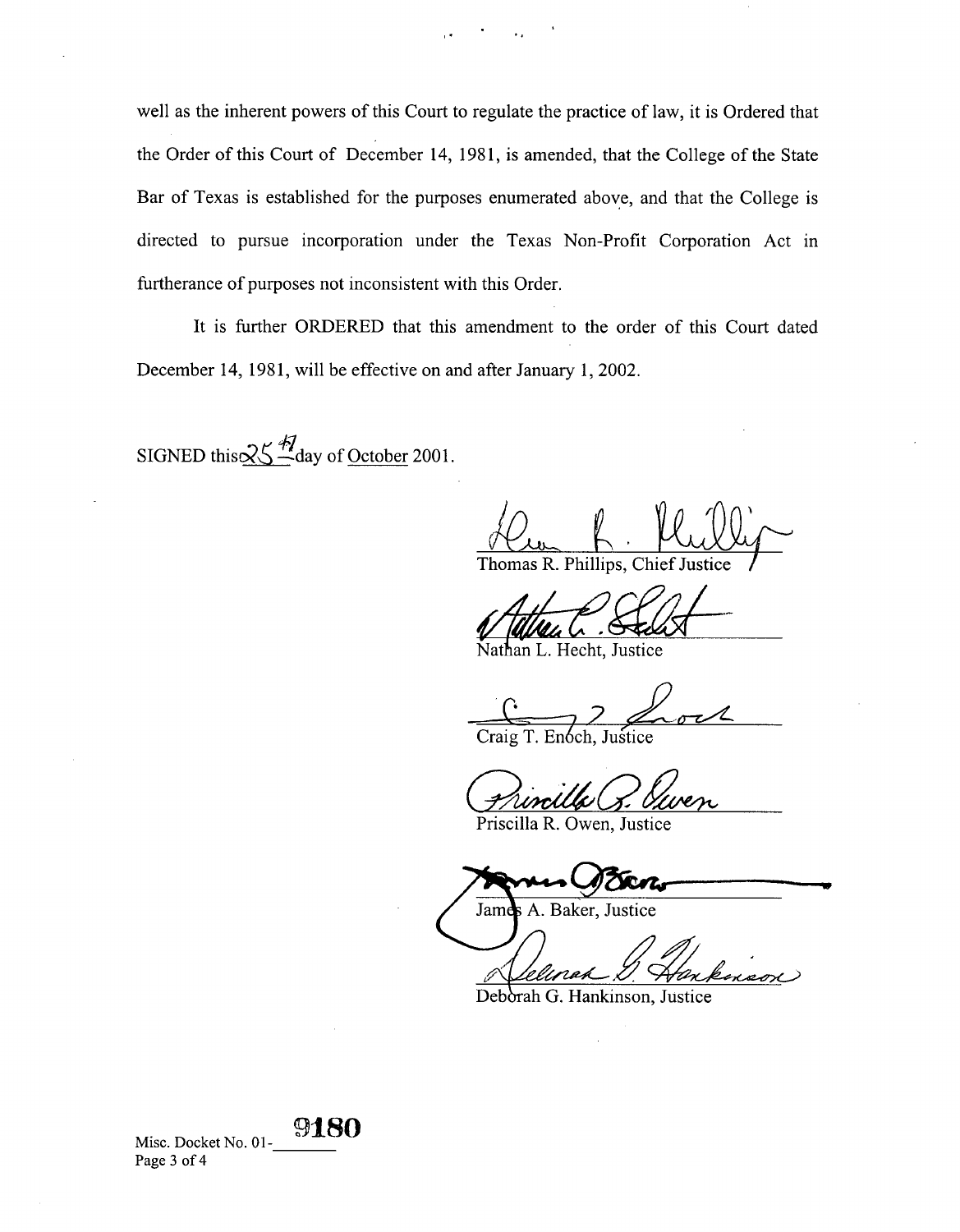Harriet d'Aill

 $\ddot{\phantom{a}}$ 

 $\,$   $\,$ 

Wallace R. Gefferson

Xavier Rodriguez, Justice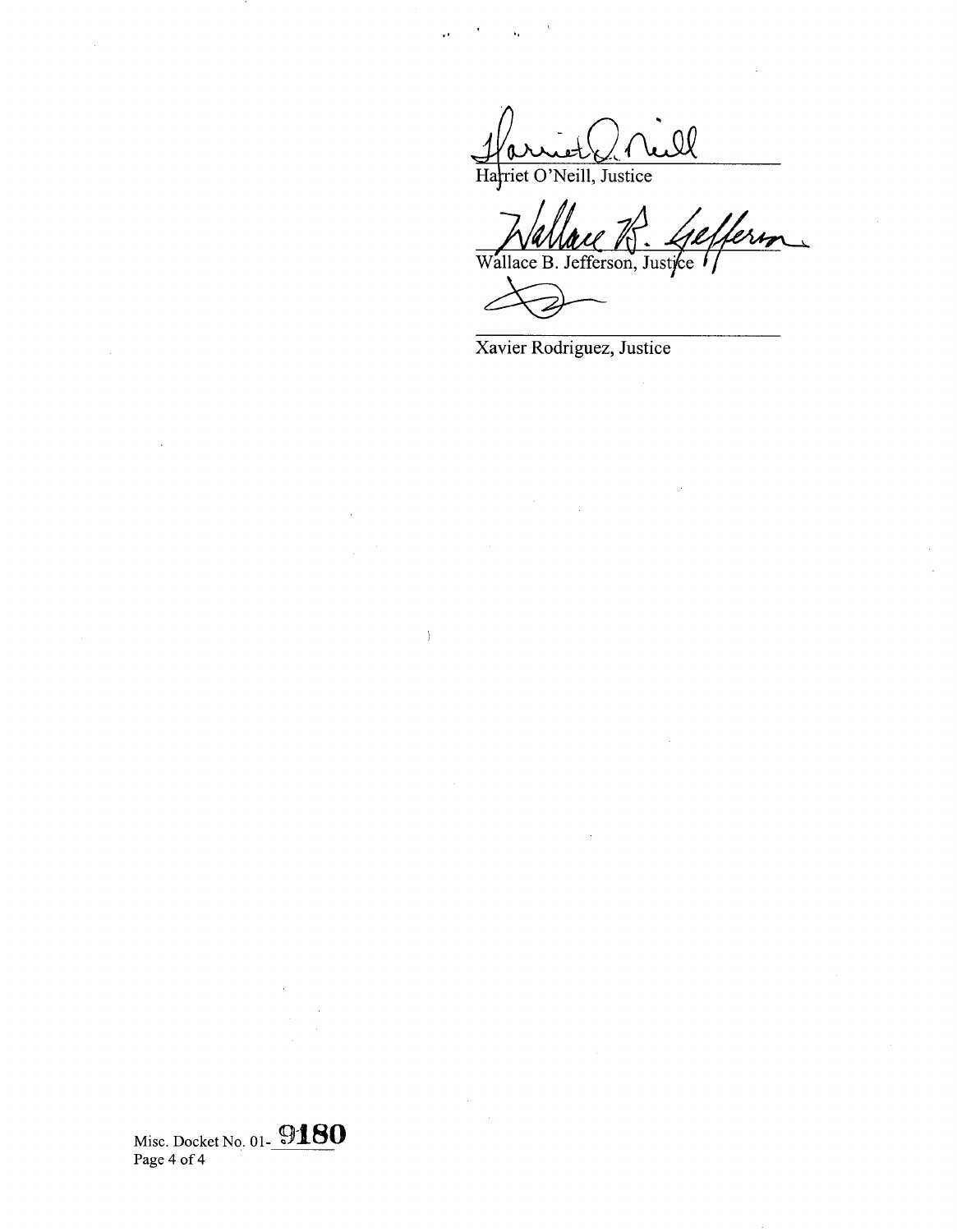# Petition to Amend the Order of the Supreme Court Dated December 14, 1981, Establishing the College of the State Bar of Texas

### TO THE HONORABLE SUPREME COURT OF TEXAS:

COMES NOW the board of directors of the College of the State Bar of Texas, by and through the undersigned, and would respectfully represent to the Supreme Court of Texas the following:

I.

The Board of Directors of the State Bar of Texas, at its regular meeting of June 14, 2001, determined the College of the State Bar of Texas (hereinafter called the College) to be an entity defined by Section 6.04 of the State Bar Board of Directors' Policy Manual entitled "Associated Boards and Related Groups," and approved rules to govern the College relating to the composition of its board, the method of appointment of its board members, the authorization of the College's board to elect its presiding officer and other officers, the submission of an annual budget in conjunction with the State Bar of Texas' annual budget, the authorization of the College to charge fees with the approval of the State Bar Board, the adoption of updated bylaws, the execution of management agreements with the State Bar of Texas for administrative support including data management and staffing, and the submission of written reports twice annually.

II.

The College has drafted new bylaws consistent with the State Bar board resolution and has taken the necessary steps to comply with the other requirements of the resolution.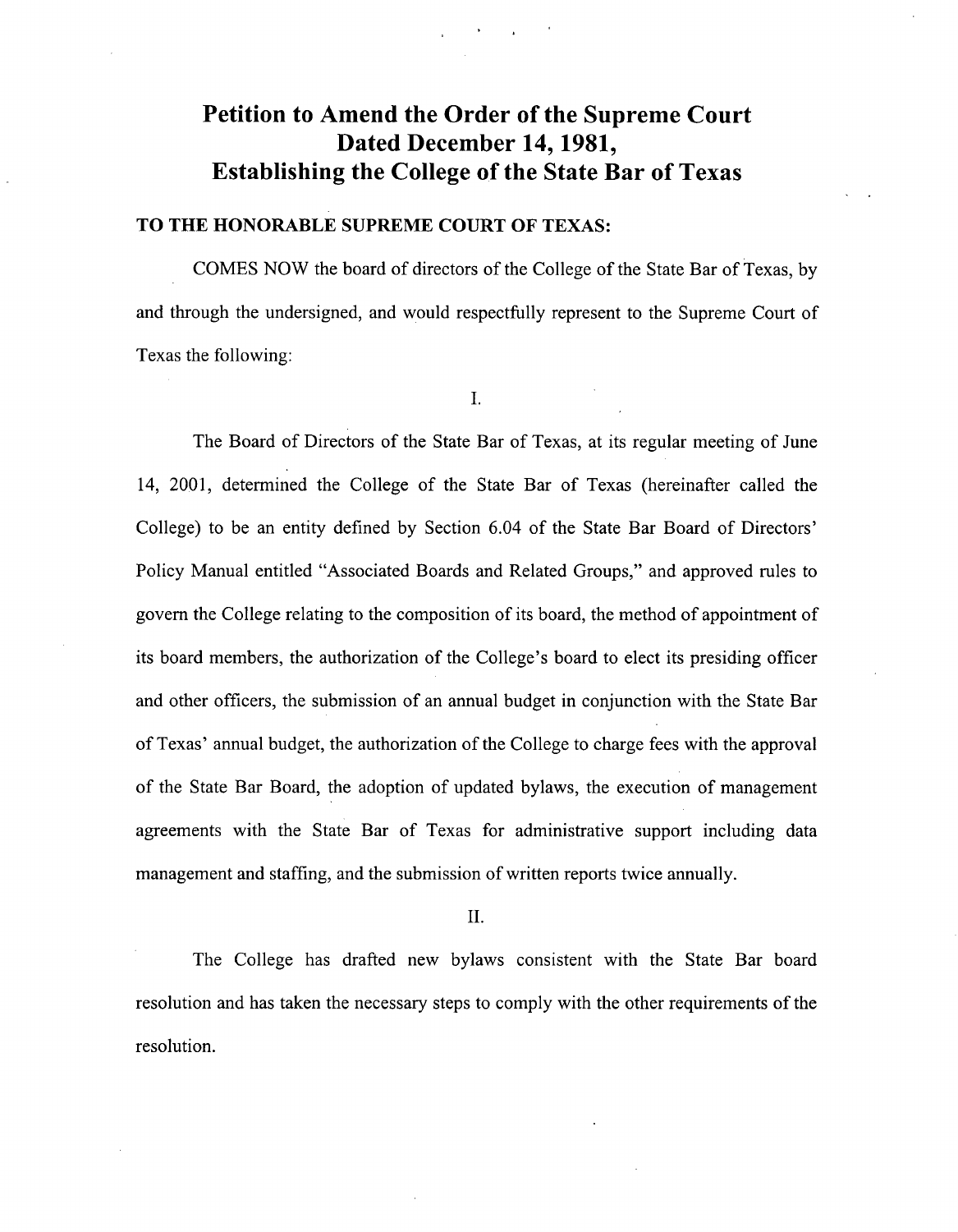**III.**

**The Supreme** Court of the **State of Texas established the College of the State Bar** of Texas by **order dated December 14, 1981, requiring the State Bar to draft rules for the administration of the College and setting out the criteria for membership.**

#### IV.

The board **of directors** of the College **assembled pursuant to the State Bar board resolution on June 15,** 2001, **has unanimously adopted a new mission statement for the College the** text of which **is as follows:**

**The purpose of the College of the State Bar of Texas is:**

- **1. to recognize and encourage lawyers who maintain and enhance their professional skills and the** quality of **their service** to the public by **significant voluntary participation in legal education;**
- **2. to promote among members of the State Bar and the general public the educational and public purposes of the College and its members;**
- **3. to recognize and encourage outstanding service to the legal profession and the public; and**
- **4. to sponsor or otherwise assist in educational activities of significant** merit and widespread relevance and applicability to the legal profession.

#### V.

**The board of directors of the College, with the intention of seeking tax-deductible donations in support of the above purposes, seeks to incorporate the College under the Texas Non-Profit Corporation Act exclusively for such charitable and educational**